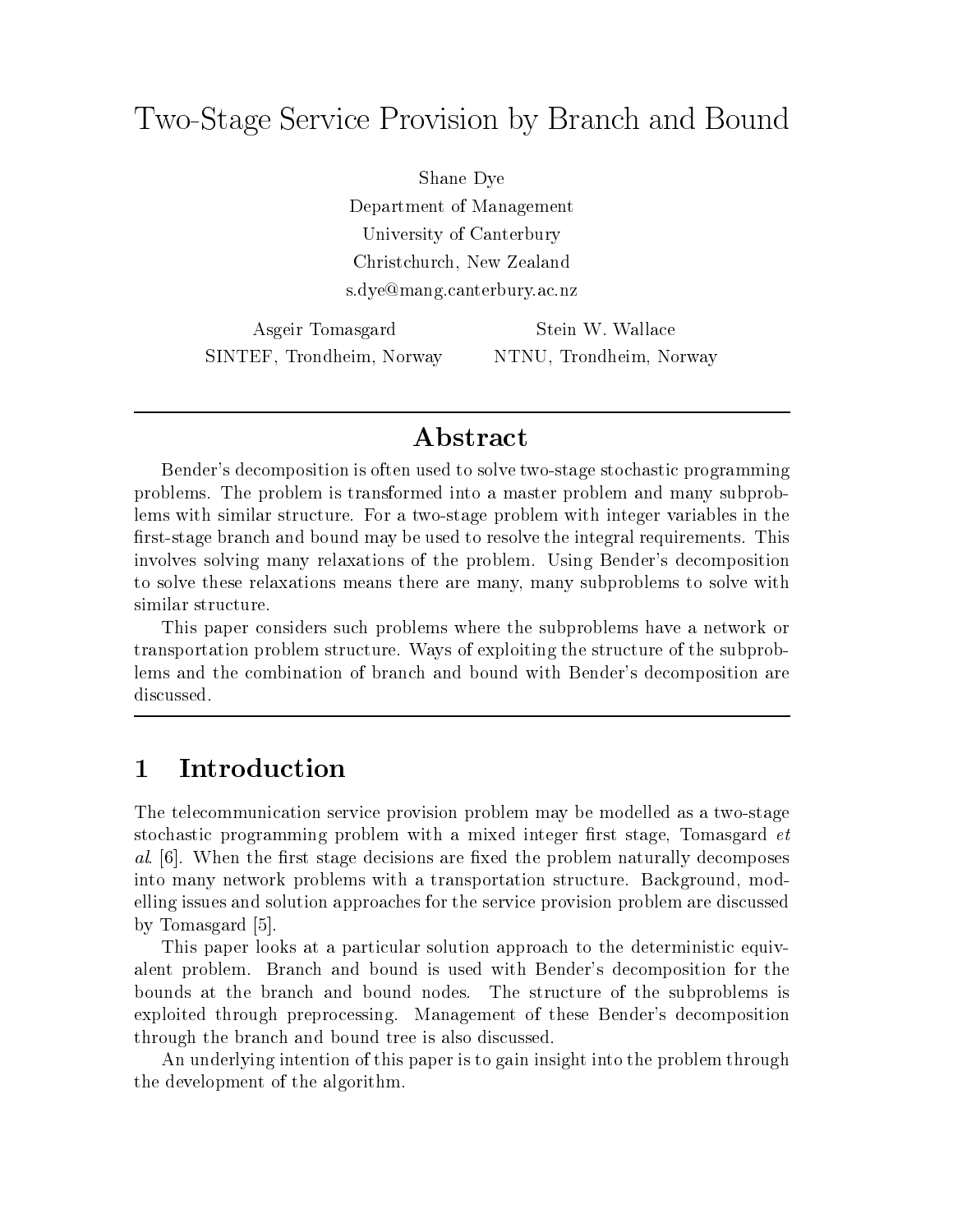### 2 The Service Provision Problem

The formulation given here can also be found in Tomasgard *et al.* [6]. That paper also details the background of the model.

A service provider has m computers available to provide processing services for n different services. The computers have processing capacities  $s_i$ ,  $i = 1, \ldots, m$ . The service provider must decide which computers to install which services on in order to best meet future demands. Service j uses  $r_j$  units of processing capacity,  $j = 1, \ldots, n$ , to be available for use on a computer, in addition to those used serving customers. Demand that is not served must be met externally at a cost of  $q_i$  per unit,  $j = 1, \ldots, n$ . The installation decision is made before demand is known with certainty. This is modelled as binary decision variable  $z_{ij}$ , where  $z_{ij} = 1$  indicates that service  $j$  is installed on computer  $i$ .

The deterministic equivalent uses  $\ell$  scenarios for future demand. Scenario k,  $k = 1, \ldots, \ell$ , occurs with probability  $p_k$  and has a demand of  $\delta_{ik}$  processing units for service  $j, j = 1, \ldots, n$ . In scenario k, for service j decision variable  $x_{ijk}$  indicates how much of the processing demand is met by computer i and  $x_{0jk}$  indicates how much of this met externally. Demand for service  $j$  can only be met by a computer with service  $j$  installed.

The objective is to minimize the expected cost of externally met demand. The deterministic equivalent is as follows.

$$
\min \sum_{k=1}^{\ell} p_k \sum_{j=1}^{n} q_j x_{0jk}
$$
\n
$$
\text{s.t.} \quad \sum_{j=1}^{n} r_j z_{ij} + \sum_{j=1}^{n} x_{ijk} \le s_i \quad i = 1, ..., m, k = 1, ..., \ell
$$
\n
$$
x_{0jk} + \sum_{i=1}^{m} x_{ijk} = \delta_{jk} \quad j = 1, ..., n, k = 1, ..., \ell
$$
\n
$$
M_{ijk} z_{ij} - x_{ijk} \ge 0 \quad i = 1, ..., m, j = 1, ..., n, k = 1, ..., \ell
$$
\n
$$
z_{ij} \in \{0, 1\}, \qquad x_{ijk} \ge 0 \quad i = 1, ..., m, j = 1, ..., n, k = 1, ..., \ell
$$
\n
$$
(1)
$$

Notice that when the first-stage variables are fixed the problem decomposes into  $\ell$ independent transportation problems.

The variable upper bound on  $x_{ijk}$ ,  $M_{ijk}z_{ij}$ , is to require that  $x_{ijk}$  is only positive when  $z_{ij} = 1$ . Constant  $M_{ijk}$  is required to be an upper bound on  $x_{ijk}$ . A tight choice is  $M_{ijk} = \min\{\delta_{jk}, \max\{s_i - r_j, 0\}\}.$ 

(1) is simply a mixed integer program and can be solved directly by any mixed integer solution technique. The potential difficulty here is the large problem size as the number of scenario's gets large.

### 3 Branch and Bound with Bender's

One method for solving mixed integer programs is branch and bound. For a general discussion of branch and bound see, for example, Nemhauser and Wolsey [4]. The general method is to use a relaxation of the problem to find a lower bound on the solution value, divide the feasible region into smaller subregions and apply the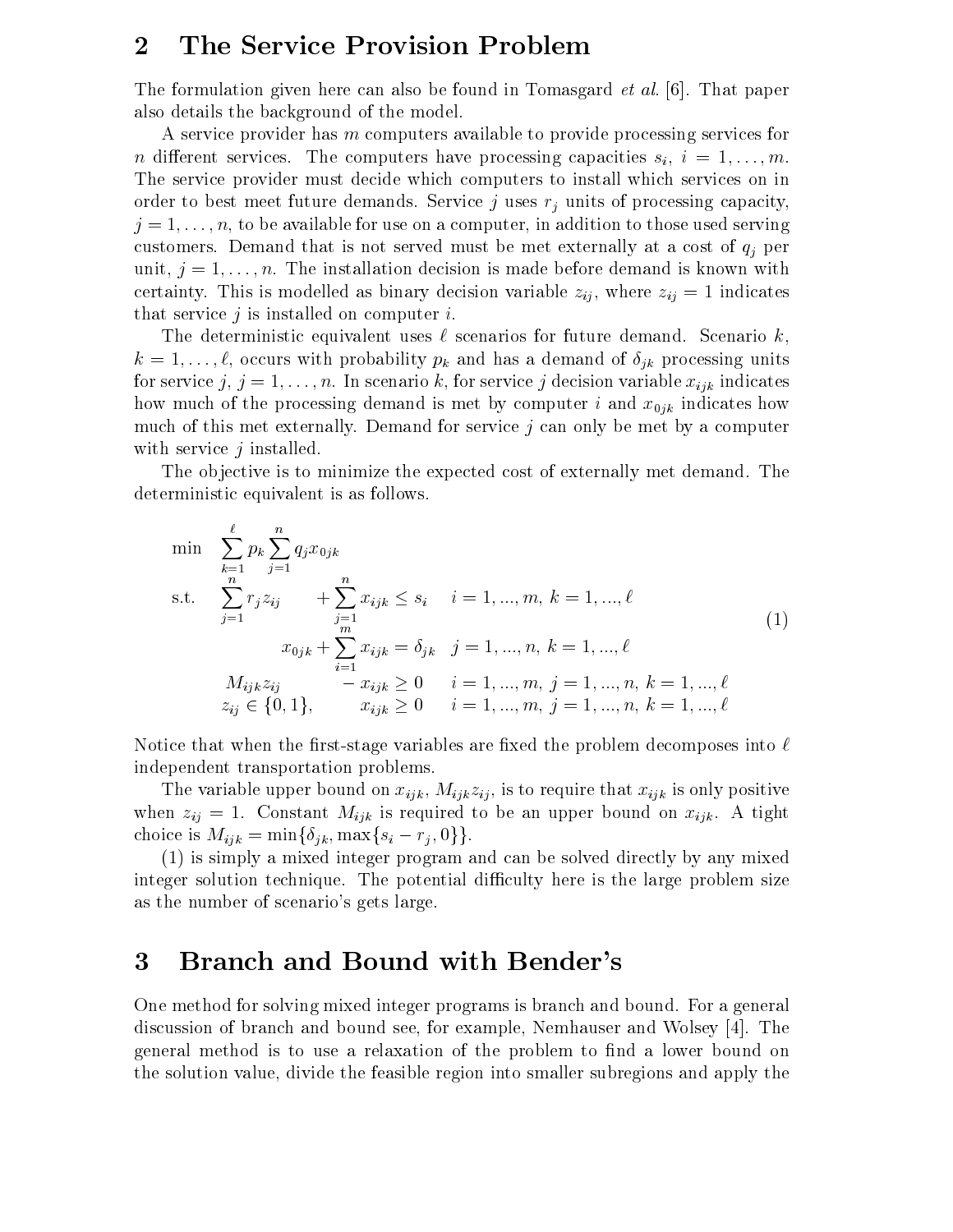method recursively to each of these subregions. The lower bound generation and feasible region partitioning need to be conducted in such a way as to ensure that after a finite number of branches the lower bound is tight and a feasible solution is generated. Subregions are pruned when they are empty or the lower bound indicates that the subregion does not contain an optimal solution.

The most common implementation is to use a linear program relaxation for computing the lower bounds. In this case the linear relaxation is a deterministic equivalent of a two-stage stochastic linear program with recourse. It has a lot of special structure and might be very large.

Instead of tackling the deterministic equivalent directly, any method for solving two-stage stochastic linear programs may be used to obtain these lower bounds. One possibility is to use Bender's decomposition (the L-shaped method). Here part of the objective function is approximated using dual solutions from secondstage problems. For a general discussion of Bender's decomposition see Nemhauser and Wolsey [4]. For a discussion of its use in stochastic programming see Wallace and Kall [2].

Bender's decomposition divides a mathematical program into two parts, a master problem and a subproblem. The original formulation is projected onto the master problem variables with the projection defined by dual information from the subproblem. The projection can be achieved by sequentially adding two types of extra constraints to the master problem: optimality cuts and feasibility cuts. Optimality cuts define how the subproblem's objective function affects the master problem objective function. An additional variable,  $\theta$ , is used to track the effect. Feasibility cuts define how the subproblem's constraints affects the master problem feasible region. Not all cuts are needed, only those that serve to define and prove optimality of the full problem. Indeed, some early cuts may be removed.

Using Bender's decomposition at the branch and bound nodes leads to a wide choice in implementation. Four main issues are: the formulation of the master problem, Bender's cut generation, how long to spend generating cuts, and cut management throughout the branch and bound tree. What follows is a brief discussion of these issues.

#### 3.1Master Problem Formulation

The classical L-shaped form of Bender's decomposition for two-stage stochastic programs, [7], takes the first-stage variables to be in the master problem so that the subproblem naturally decomposes into a separate problem for each scenario. The master problem at iteration  $\nu$  may be formulated as follows.

$$
\min \theta
$$
\n
$$
\text{s.t.} \quad \sum_{j=1}^{n} r_j z_{ij} \le s_i \quad i = 1, ..., m
$$
\n
$$
\theta + \sum_{i=1}^{m} \sum_{j=1}^{n} a_{ij}^{\nu} z_{ij} \ge b_t^{\nu} \quad t = 1, ..., v^{\nu}
$$
\n
$$
z_{ij} \in \{0, 1\} \quad i = 1, ..., m, j = 1, ..., n
$$
\n
$$
(2)
$$

where there are  $v^{\nu}$  Bender's optimality cuts,  $A^{\nu}$  is the matrix of their coefficients and  $\sigma$  the vector of their right hand sides. These coefficients are the expected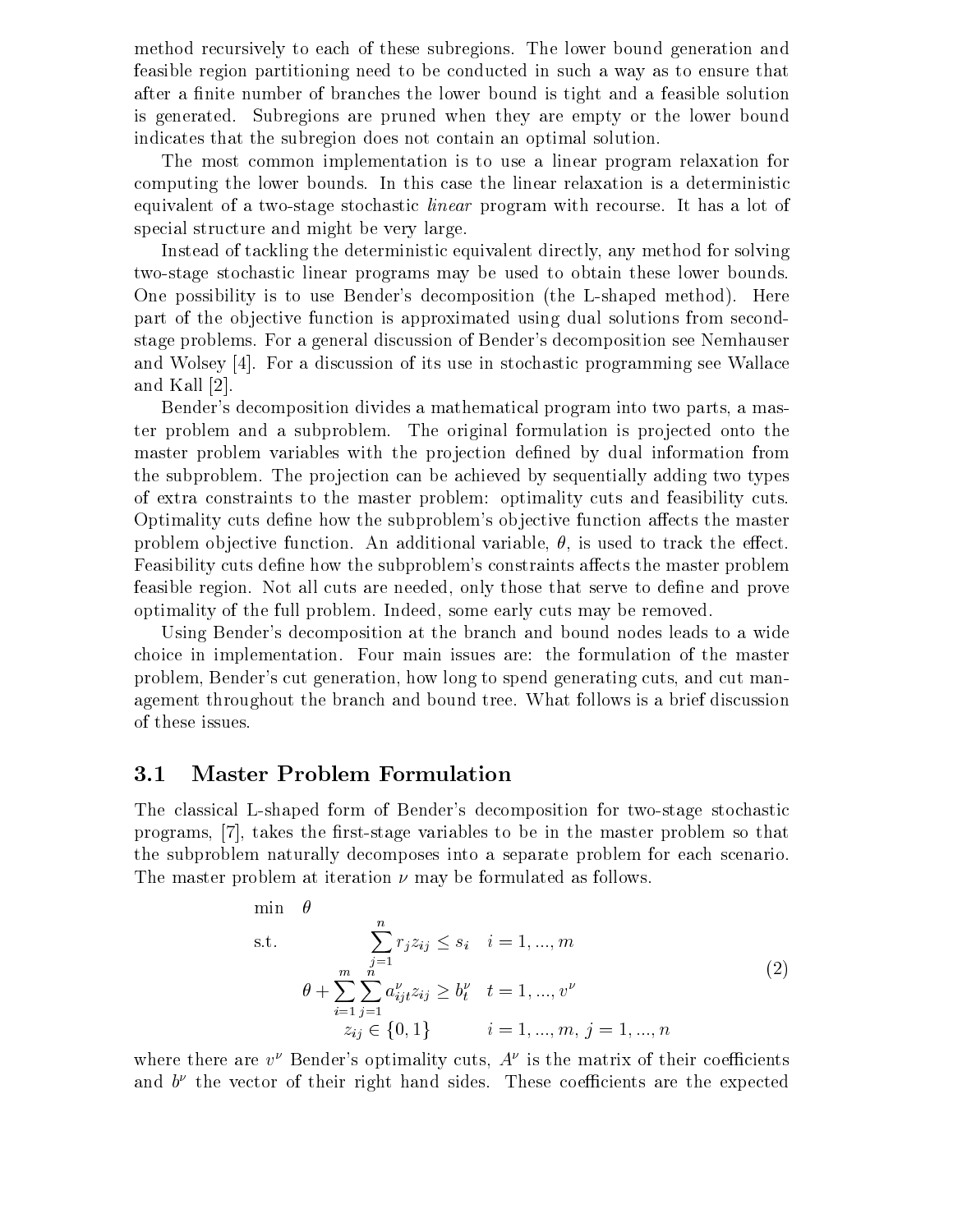value of corresponding coefficients arising from a separate cut for each subproblem individually. The first  $m$  cuts are the only important Bender's feasibility cuts, see Dye *et al.* [1].

The full first-stage the objective function encapsulates all information about profitable variable values. When the objective function approximation is coarse most of this information is lost. To provide more information about how different decisions for the master problem can affect the subproblems early in the Bender's process it may be useful to include more information in the master problem. The price for this additional information will be a longer time spent solving the master problem each iteration of the Bender's decomposition.

#### 3.1.1Special Scenario in the Master

Consider including a single `special' scenario explicitly as a part of the master problem. Introducing new first-stage scenario 1 variables  $x_{ij}$ ,  $i = 0, 1, ..., m, \ j = 1$  $1, ..., n$ , the master problem  $(2)$  becomes:

$$
\begin{array}{ll}\n\min & p_1 \sum_{j=1}^n q_j x_{0j}^1 + (1 - p_1) \theta \\
\text{s.t.} & \sum_{j=1}^n r_j z_{ij} + \sum_{j=1}^n x_{ij}^1 \le s_i \quad i = 1, \dots, m \\
& \sum_{i=1}^n x_{ij}^1 \le \delta_{j1} \quad j = 1, \dots, n \\
& M_{ij1} z_{ij} \quad -x_{ij}^1 \ge 0 \quad i = 1, \dots, m, \ j = 1, \dots, n \\
\theta + \sum_{i=1}^m \sum_{j=1}^n a_{ij}^\nu z_{ij} \ge b_i^\nu \quad t = 1, \dots, v^\nu \\
& z_{ij} \in \{0, 1\}, \qquad x_{ij}^1 \ge 0 \quad i = 0, 1, \dots, m, \ j = 1, \dots, n\n\end{array} \tag{3}
$$

The choice of the scenario to be special will affect the number of Bender's iterations necessary. If  $p_1$  is small the effect of the special scenario on the choice of first-stage solution may not be worth the extra effort to solve the more complex first-stage problem.

#### 3.1.2Expected Value Master Problem

The expected value problem (where each uncertain parameter is replaced with its expected value) provides a lower bound on the optimal solution value when the uncertainty is present only in the right hand side parameters [2]. The expected value problem can be incorporated as part of the master problem. The expected value problem may also be thought of as an approximation arising from an explicit initial choice of Bender's cuts. Those cuts which are formed by picking the same dual solution for each scenario [2]. Introducing expected value variables  $\bar{x}_{ij}$ ,  $i =$  $0, 1, \ldots, m, j = 1, \ldots, n$ , master problem (2) changes as follows.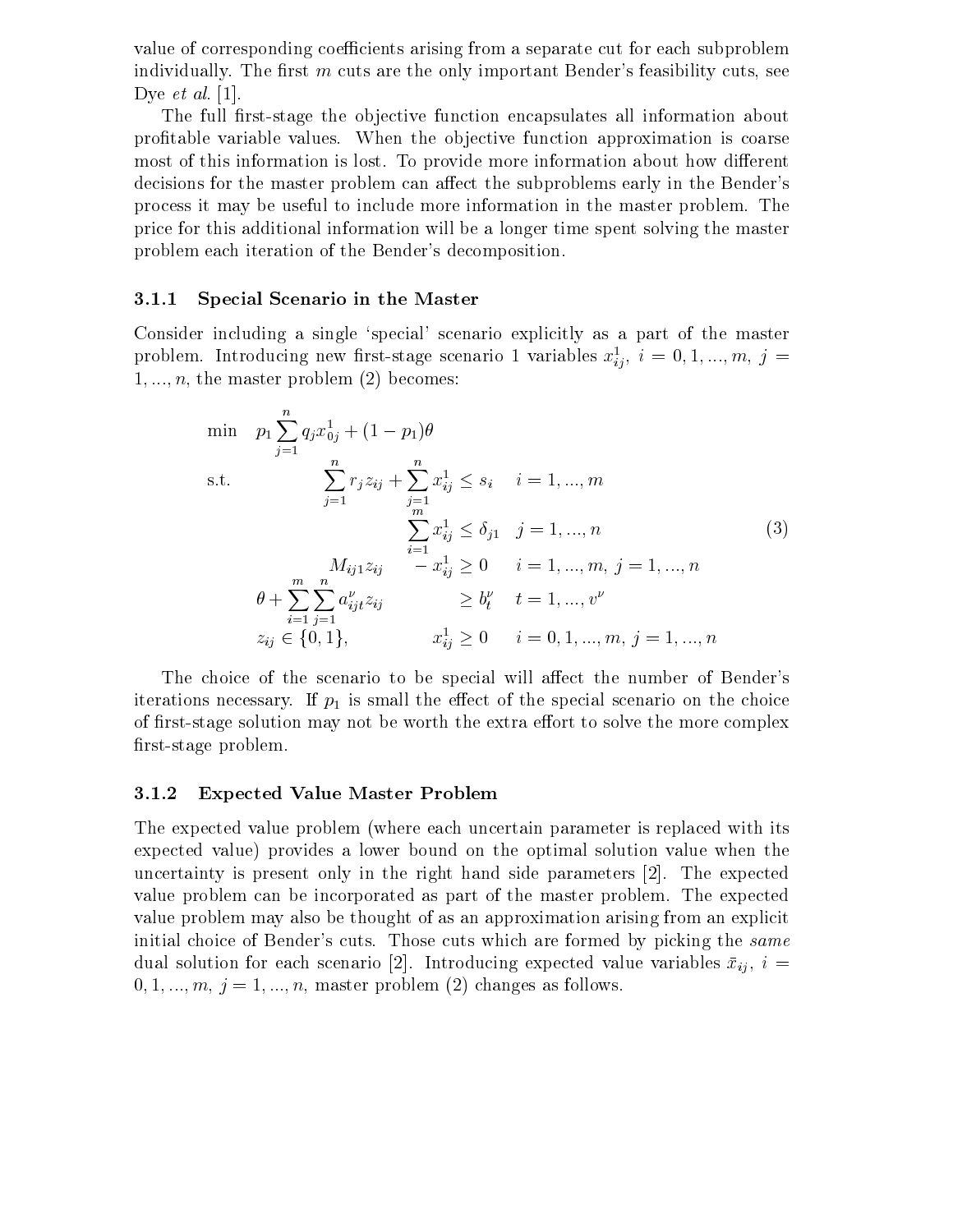$$
\min \theta
$$
\n  
\n
$$
s.t. \sum_{j=1}^{n} r_j z_{ij} + \sum_{j=1}^{n} \bar{x}_{ij} \le s_i \quad i = 1, ..., m
$$
\n
$$
\sum_{i=1}^{m} \bar{x}_{ij} \le d_j \quad j = 1, ..., n
$$
\n
$$
\bar{M}_{ij} z_{ij} - \bar{x}_{ij} \ge 0 \quad i = 1, ..., m, j = 1, ..., n
$$
\n
$$
\theta - \sum_{i=1}^{m} \sum_{j=1}^{n} q_j \bar{x}_{0j} \ge 0
$$
\n
$$
\theta + \sum_{i=1}^{m} \sum_{j=1}^{n} a_{ij}^{\nu} z_{ij} \ge b_i^{\nu} \quad t = 1, ..., v^{\nu}
$$
\n
$$
z_{ij} \in \{0, 1\}, \qquad \bar{x}_{ij} \ge 0 \quad i = 0, 1, ..., m, j = 1, ..., n
$$
\n
$$
(4)
$$

where  $u_j = E_k[v_{ik}],$   $m_{ij}$  is an upper bound on  $x_{ij}, i = 1, ..., m, j = 1, ..., n$ . The expected value problem objective function is eventually superseded by the objective function approximation. This may mean it is advantageous to drop the expected value part once sufficient cuts have been generated.

#### 3.2Cut Generation

One implementation of the L-shaped method is to solve the subproblems directly and individually. Given efficient transportation algorithms this should work well for small  $\ell$ . This could be improved by using bunching [2, Section 3.10]; solving groups of subproblems simultaneously.

Alternatively, preprocessing could be used to reduce the computational time required to solve each subproblem [8]. This, in turn, may lead to a reduced total computational effort. Dye et al. [1] characterize all important Bender's cuts arising from each individual subproblem for a general objective function and when  $q_i = 1$ ,  $j = 1, \ldots, n$ . The cuts described are strong cuts [3] and could be used accelerate the Bender's decomposition.

When  $q_i = 1$  for  $j = 1, \ldots, n$  and the first stage variables are free the number of cuts that need to be searched is in the order of  $2^{n+m}$ . It is not useful to generate all such cuts *a priori*. When the first stage variables are fixed the set of potentially violated cuts is reduced to less than  $\mathcal Z$  . Two schemes are suggested in [1] for generating violated inequalities.

For the general objective function, when the first stage variables are free the number of cuts to be searched is more than  $2^n m\bar{z}$ . Even when the first stage variables are fixed the number of potentially violated cuts is too large to be usefully searched.

#### 3.3Bender's Iterations

The question of how many Bender's iterations to perform at each node is important. The more iterations, the tighter the bound and tighter bounds are more likely to fathom the current node. However, if this node will not be fathomed the time spent tightening the bound would be better spent exploring the rest of the branch and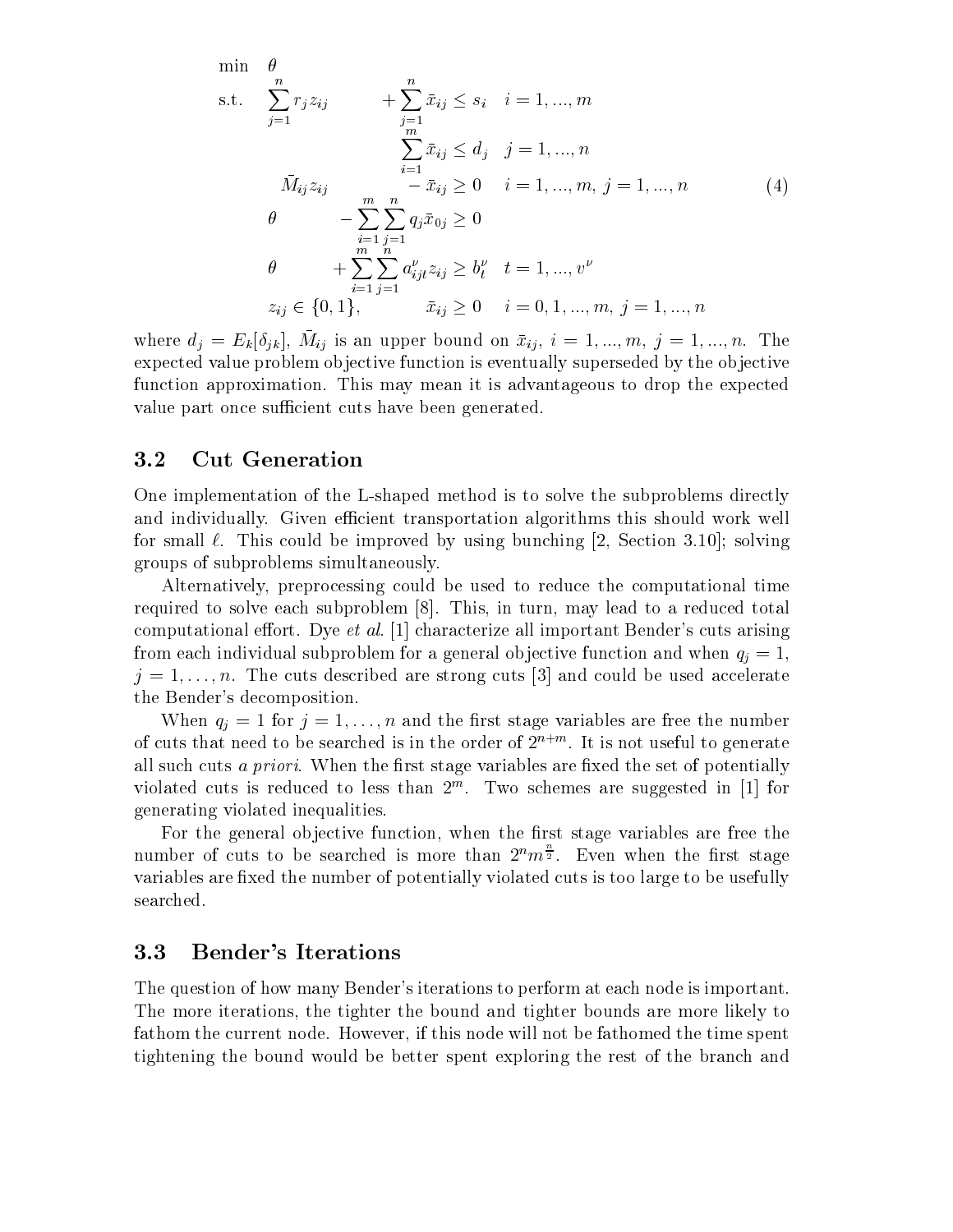bound tree. Further, with too few iterations the objective function approximation may not provide sufficient information to make a good choice of branching variable.

Preliminary testing suggests that the number of Bender's iterations required to solve each node fully is relatively small. In such a situation it is well worth solving each node to optimality.

Using Bender's decomposition at the branch and bound nodes also reduces the information available for making good branching decisions. This can affect the overall size of the branch and bound tree.

#### 3.4Cut Management

All cuts generated may be extended to be valid for all feasible values of the first stage variables. This leads to a number of possibilities for reusing previously useful cuts. In each case where cuts are reused, they may either be added to warm start the lower bound approximation or checked during the cut generation process to quickly find violated cuts. In the latter case, however, the violated cuts are unlikely to be the strongest for the subproblem considered. Preliminary testing suggests that time is better spent generating strong cuts than checking stored cuts.

The main difficulty with reusing cuts is cut management. Ensuring the number of stored cuts does not get too large, and finding efficient ways to store and search these cuts.

#### 3.4.1No Cut Reuse

One possibility is to only use cuts locally. This has the advantages that there is no need to decide which cuts to use at a node and that cuts do not need to be stored between nodes. Preliminary testing suggests that in some instances the time saved by not storing cuts is worthwhile.

#### 3.4.2Next Node Cut Reuse

Since all cuts are valid throughout the branch and bound tree are one possibility is to reuse the current set of cuts at the next examined node. As the next node can be unrelated to the previously examined node, the current set of cuts might not contain any strong cuts.

#### 3.4.3Inheriting Cuts

The cuts most likely to be strong for the current branch and bound node are those arising (or inherited) from the parent node. One possibility is to only inherit the cuts that are binding at the final solution in the parent node. Another possibility is to consider the effect of branching on the cuts explicitly, disregarding any cuts that will definitely be weak.

Difficulties that arise from cut inheritance include: communicating stored cuts to child nodes, deciding when to remove unwanted stored cuts and, when memory is at a premium, choosing which cuts to replace. The tradeoff between the time taken to generate cuts and the overhead incurred through storing cuts deserves further investigation.